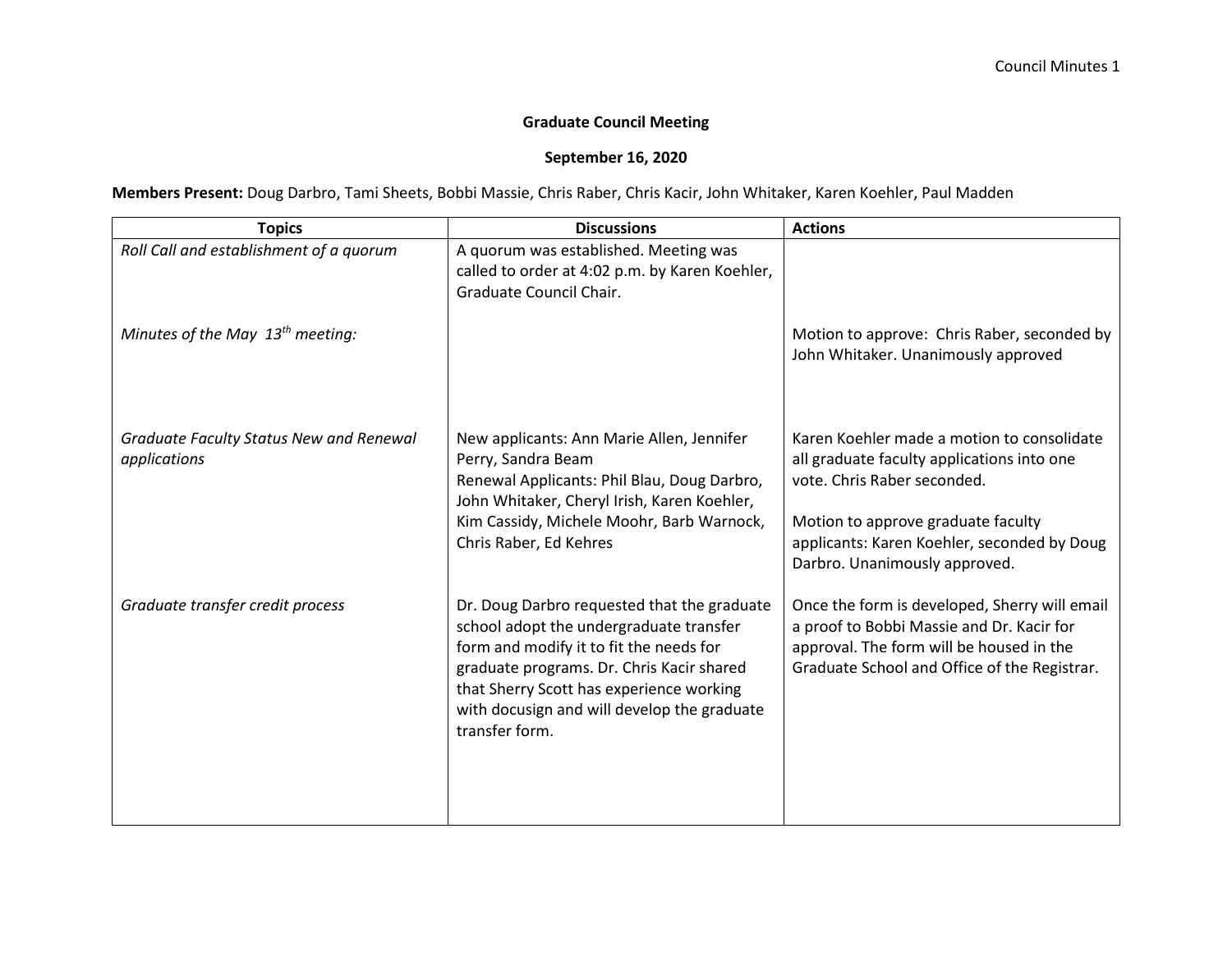| <b>Additional items:</b> | Karen Koehler welcomed Dr. Kacir as the new<br>Graduate School Director. Karen Koehler also<br>thanked Dr. Paul Madden for all he has done<br>throughout his time as director.                                                           |                                                                                                 |
|--------------------------|------------------------------------------------------------------------------------------------------------------------------------------------------------------------------------------------------------------------------------------|-------------------------------------------------------------------------------------------------|
|                          | Karen Koehler shared that there are 13<br>students enrolled in the new Hard of Hearing<br>Program, 6 enrolled in the Orientation and<br>Mobility Program, with 45 enrolled<br>throughout all teacher education grant<br>funded programs. |                                                                                                 |
|                          | Chris Raber shared that there are 6 enrolled<br>in the first semester of the PP-OTD<br>programs.                                                                                                                                         |                                                                                                 |
|                          | Karen Koehler will follow up with Barb<br>Warnock regarding the GA evaluation form<br>and doctoral level pay scale.                                                                                                                      | The item will be added to the October<br>meeting agenda.                                        |
|                          | Kim Cassidy recommended new GA graduate<br>council member, Tiffany Knauff.                                                                                                                                                               | Kim will contact Tiffany to see if she is<br>interested in serving as the GA<br>representative. |
|                          |                                                                                                                                                                                                                                          |                                                                                                 |
|                          |                                                                                                                                                                                                                                          |                                                                                                 |